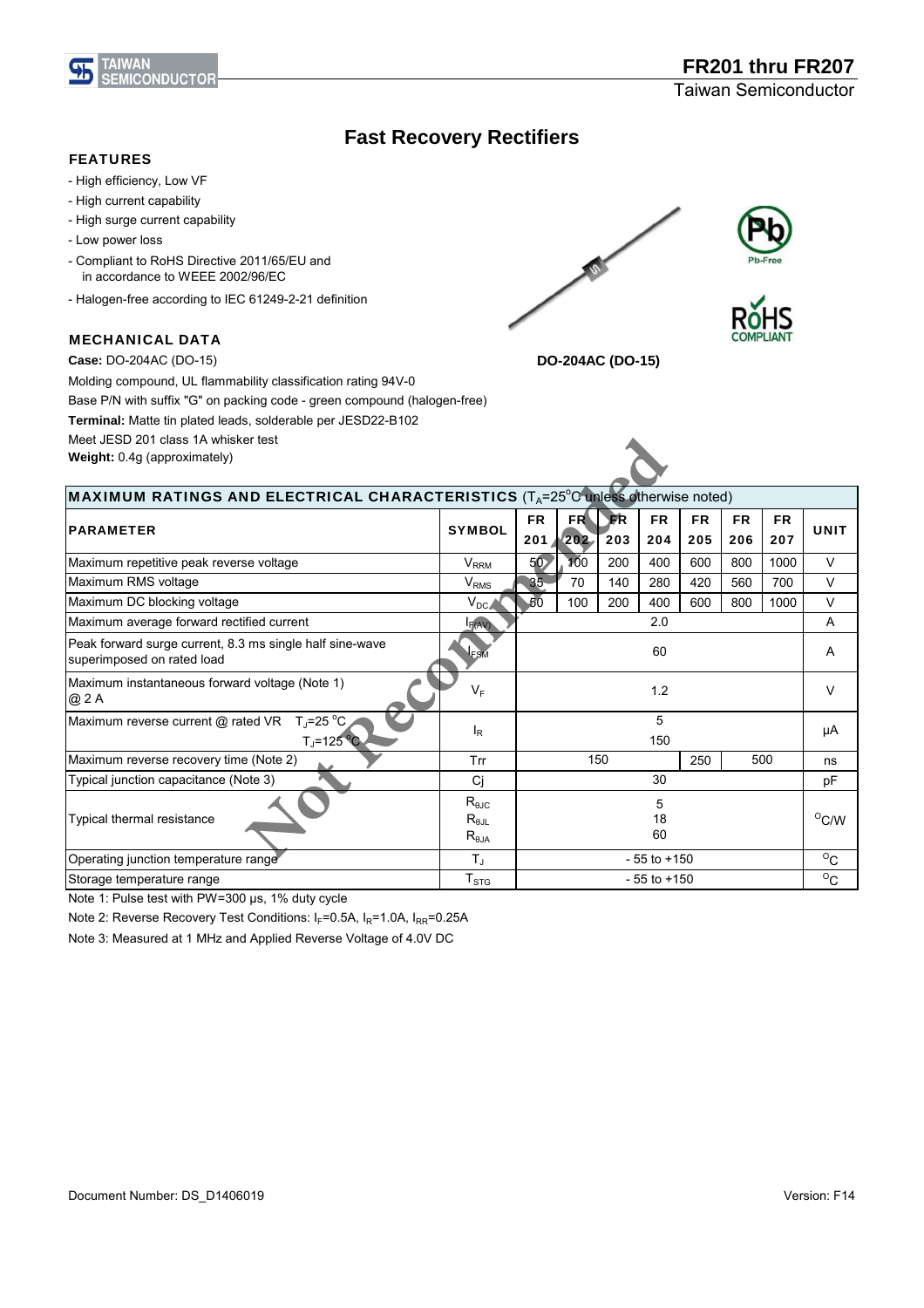

Taiwan Semiconductor

| <b>ORDERING INFORMATION</b>   |                |                               |                |                        |  |  |  |
|-------------------------------|----------------|-------------------------------|----------------|------------------------|--|--|--|
| <b>PART NO.</b>               |                | PACKING CODE   GREEN COMPOUND | <b>PACKAGE</b> | <b>PACKING</b>         |  |  |  |
|                               |                | <b>CODE</b>                   |                |                        |  |  |  |
| FR <sub>20x</sub><br>(Note 1) | A0             | Suffix "G"                    | DO-15          | $1,500/$ Ammo box      |  |  |  |
|                               | R0             |                               | DO-15          | 3,500 / 13" Paper reel |  |  |  |
|                               | B <sub>0</sub> |                               | DO-15          | 1,000 / Bulk packing   |  |  |  |

Note 1: "x" defines voltage from 50V (FR201) to 1000V (FR207)

| <b>IEXAMPLE</b>                  |       |                     |                                      |                    |  |  |  |
|----------------------------------|-------|---------------------|--------------------------------------|--------------------|--|--|--|
| <b>PREFERRED P/N   PART NO. </b> |       | <b>PACKING CODE</b> | <b>GREEN COMPOUND</b><br><b>CODE</b> | <b>DESCRIPTION</b> |  |  |  |
| <b>FR201 A0</b>                  | FR201 | A0                  |                                      |                    |  |  |  |
| <b>FR201 A0G</b>                 | FR201 | A0                  | G                                    | Green compound     |  |  |  |

### RATINGS AND CHARACTERISTICS CURVES

(TA=25℃ unless otherwise noted)

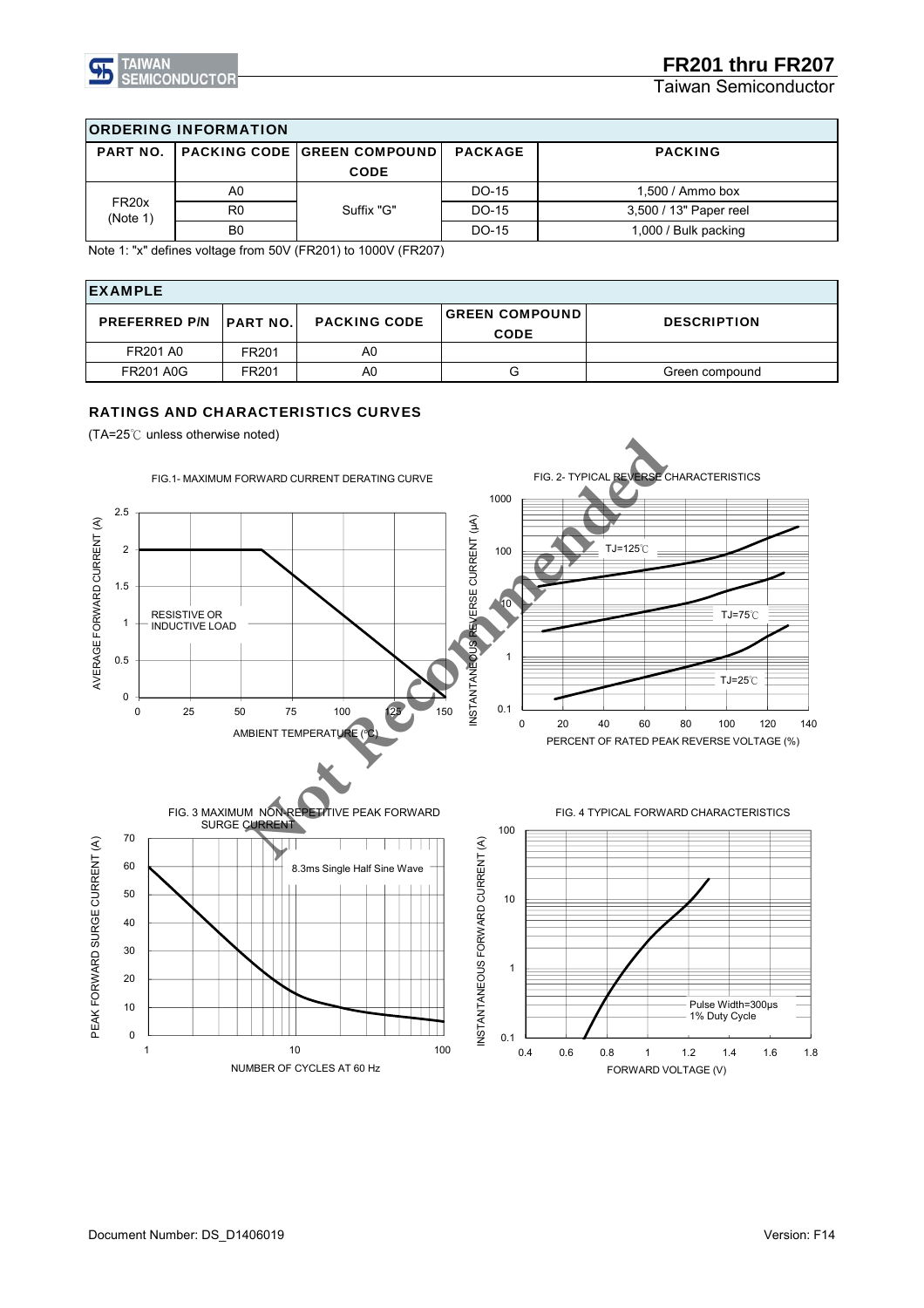



FIG.6- REVERSE RECOVERY TIME CHARACTERISTIC AND TEST CIRCUIT DIAGRAM

#### 50Ω<br>NONINDUCTIVE 10Ω<br>NONINDUCTIVE **VVV**  $\sqrt{\Lambda}$  $(\hbox{-})$ **DUT** (+)<br>50Vdc<br>(approx)<br>(-) **PULSE** GENERATOR<br>(NOTE 2) OSCILLOSCOPE<br>(NOTE 1)  $1\Omega$  $\sigma$  $^{(+)}$ **NON** INDUCTIVE NOTES: 1. Rise Time=7ns max. Input Impedance=<br>1 megohm 22pf<br>2. Rise Time=10ns max. Sourse Impedance=<br>50 ohms  $\equiv$



## PACKAGE OUTLINE DIMENSIONS

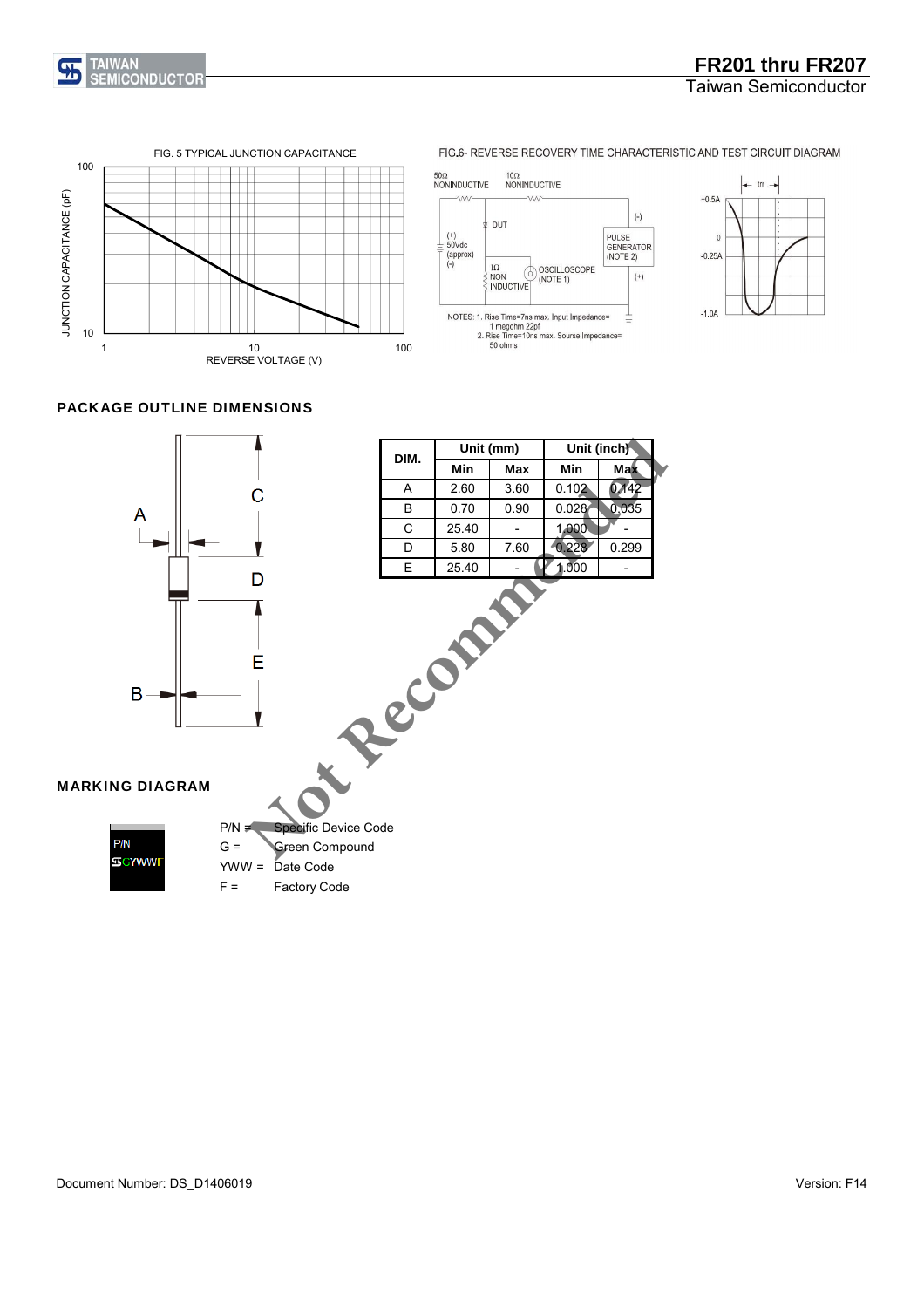



Notice

assumes no responsibility or liability for any errors inaccuracies. Specifications of the products displayed herein are subject to change without notice. TSC or anyone on its behalf,

Information contained herein is intended to provide a product description only. No license, express or implied,to any intellectual property rights is granted by this document. Except as provided in TSC's terms and conditions of sale for such products, TSC assumes no liability whatsoever, and disclaims any express or implied warranty, relating to sale and/or use of TSC products including liability or warranties relating to fitness for a particular purpose, merchantability, or infringement of any patent, copyright, or other intellectual property right.

The products shown herein are not designed for use in medical, life-saving, or life-sustaining applications. Customers using or seling these products for use in such applications do so at their own risk and agree to fully indemnify TSC for any damages resulting from such improper use or sale.

Document Number: DS\_D1406019 Version: F14